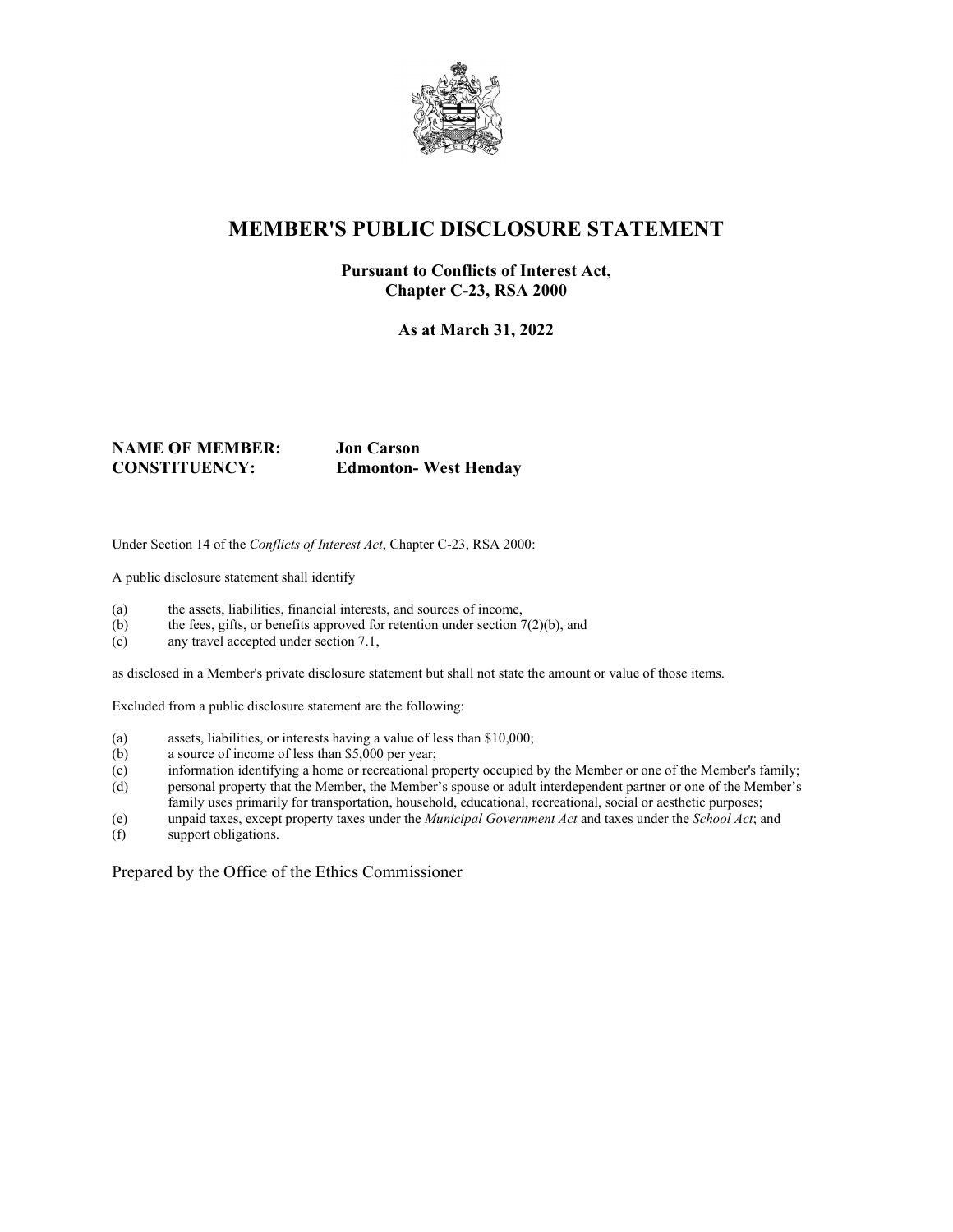## PUBLIC DISCLOSURE STATEMENT FOR Jon Carson

## **FORM 1: MEMBER (Jon Carson)**

| <b>INCOME</b>                                                                                   |                                                                                                                                          |
|-------------------------------------------------------------------------------------------------|------------------------------------------------------------------------------------------------------------------------------------------|
| <b>Source</b>                                                                                   | <b>Nature of Income</b>                                                                                                                  |
| Government of Alberta                                                                           | MLA Indemnity                                                                                                                            |
| <b>ASSETS</b>                                                                                   |                                                                                                                                          |
| <b>Real Property</b>                                                                            | Primary Residence                                                                                                                        |
| <b>Bank, Trust Company or Other Financial</b><br><b>Institution</b>                             | <b>Bank of Montreal</b>                                                                                                                  |
| <b>Publicly Traded Securities (stocks and bonds)</b><br>and Registered Retirement Savings Plans | CI Canadian Equity Corp Class, CI US Equity<br>Fund A ISC, CI Mosaic Growth ETF Portfolio A,<br>iShares Core Equity ETF Portfolio Units, |
| <b>Canada Savings Bonds, Guaranteed</b><br><b>Investment Certificates</b>                       | n/a                                                                                                                                      |
| <b>Mutual Funds</b>                                                                             | n/a                                                                                                                                      |
| <b>Annuities and Life Insurance Policies</b>                                                    | MLA Group Plan, Sunlife                                                                                                                  |
| <b>Pension Rights</b>                                                                           | n/a                                                                                                                                      |
| <b>Other Assets</b>                                                                             | n/a                                                                                                                                      |
| <b>Gifts and Personal Benefits</b>                                                              | n/a                                                                                                                                      |
| <b>Travel on Non-commercial Aircraft</b>                                                        | n/a                                                                                                                                      |
| <b>LIABILITIES</b>                                                                              |                                                                                                                                          |
| <b>Mortgages</b>                                                                                | RFA Capital Holdings Inc.                                                                                                                |
| <b>Loans or Lines of Credit</b>                                                                 | Servus Credit Union                                                                                                                      |
| <b>Guarantees</b>                                                                               | n/a                                                                                                                                      |
| Other                                                                                           | n/a                                                                                                                                      |
| <b>FINANCIAL INTERESTS</b>                                                                      |                                                                                                                                          |
| n/a                                                                                             |                                                                                                                                          |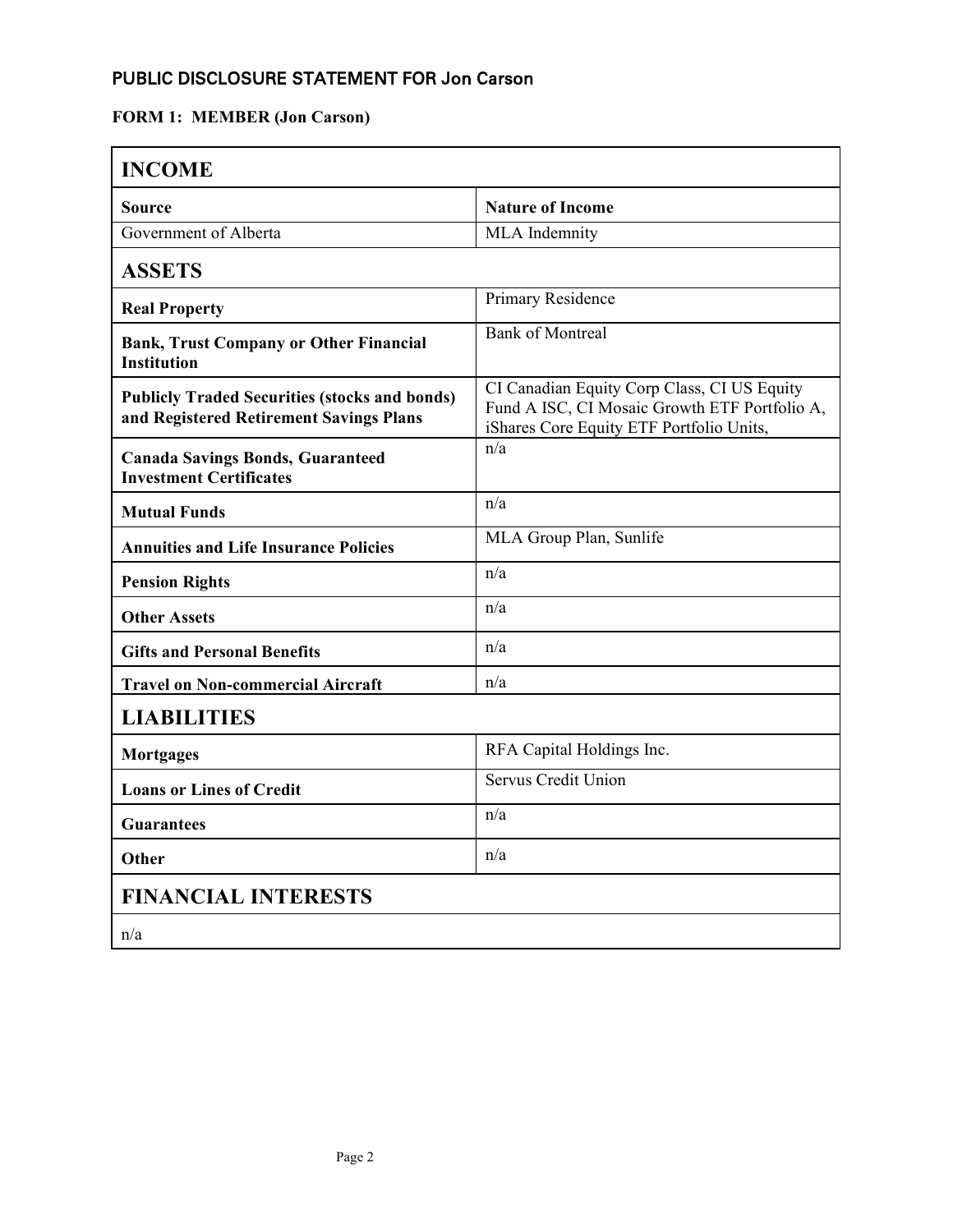## PUBLIC DISCLOSURE STATEMENT FOR Jon Carson

## **FORM 2: MEMBER'S SPOUSE/ADULT INTERDEPENDENT PARTNER (Kailey Carson)**

| <b>INCOME</b>                                                                                   |                                                      |  |
|-------------------------------------------------------------------------------------------------|------------------------------------------------------|--|
| Source                                                                                          | <b>Nature of Income</b>                              |  |
| Company                                                                                         | <b>Employment Income</b>                             |  |
| <b>ASSETS</b>                                                                                   |                                                      |  |
| <b>Real Property</b>                                                                            | Joint with Spouse                                    |  |
| <b>Bank, Trust Company or Other Financial</b><br><b>Institution</b>                             | TD Bank                                              |  |
| <b>Publicly Traded Securities (stocks and bonds)</b><br>and Registered Retirement Savings Plans | ATB HI SA CAD Class A, TD Comfort Balanced<br>Growth |  |
| <b>Canada Savings Bonds, Guaranteed</b><br><b>Investment Certificates</b>                       | n/a                                                  |  |
| <b>Mutual Funds</b>                                                                             | n/a                                                  |  |
| <b>Annuities and Life Insurance Policies</b>                                                    | Sunlife, Victor Insurance                            |  |
| <b>Pension Rights</b>                                                                           | n/a                                                  |  |
| <b>Other Assets</b>                                                                             | n/a                                                  |  |
| <b>Gifts and Personal Benefits</b>                                                              | n/a                                                  |  |
| <b>LIABILITIES</b>                                                                              |                                                      |  |
| <b>Mortgages</b>                                                                                | Joint with Spouse                                    |  |
| <b>Loans or Lines of Credit</b>                                                                 | n/a                                                  |  |
| <b>Guarantees</b>                                                                               | n/a                                                  |  |
| Other                                                                                           | n/a                                                  |  |
| <b>FINANCIAL INTERESTS</b>                                                                      |                                                      |  |
| N/A                                                                                             |                                                      |  |